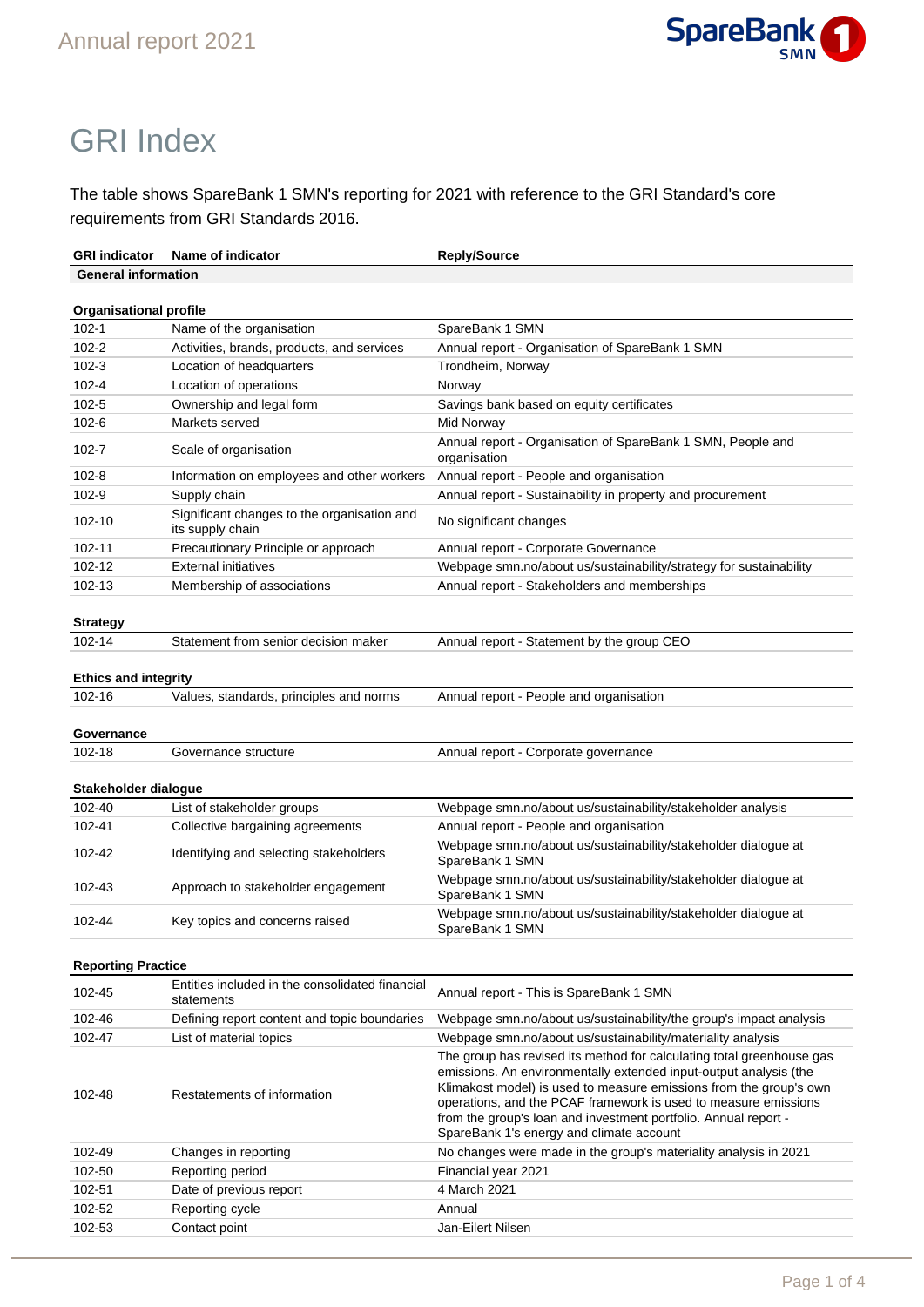

| 102-54 | Claims of reporting in accordance with the<br><b>GRI Standards</b> | Core requirements                  |
|--------|--------------------------------------------------------------------|------------------------------------|
| 102-55 | GRI content index                                                  | GRI Index                          |
| 102-56 | External assurance                                                 | Shown in the auditor's report. PwC |

#### **SPECIFIC INFORMATION**

#### **Driver of the green transition**

| Green transition of own operations |                                                       |                                                                   |
|------------------------------------|-------------------------------------------------------|-------------------------------------------------------------------|
| $103 - 1$                          | Explanation of the material topic and its<br>boundary | Webpage smn.no/about us/sustainability/energy and climate account |
| $103 - 2$                          | The management approach and its<br>components         | Webpage smn.no/about us/sustainability/energy and climate account |
| $103 - 3$                          | Evaluation of the management approach                 | Webpage smn.no/about us/sustainability/energy and climate account |
| $305 - 1$                          | Direct GHG emissions (Scope 1)                        | Webpage smn.no/about us/sustainability/energy and climate account |
| $305 - 2$                          | Indirect GHG emissions (Scope 2)                      | Webpage smn.no/about us/sustainability/energy and climate account |
| $305 - 3$                          | Other indirect GHG emissions (Scope 3)                | Webpage smn.no/about us/sustainability/energy and climate account |

#### **Stimulating green transition**

| $103 - 1$                                      | Explanation of the material topic and its<br>boundary                                                                                                          | Annual report/Corporate banking Annual report/Retail banking                                                                                                                                                                                                                                                          |
|------------------------------------------------|----------------------------------------------------------------------------------------------------------------------------------------------------------------|-----------------------------------------------------------------------------------------------------------------------------------------------------------------------------------------------------------------------------------------------------------------------------------------------------------------------|
| $103 - 2$                                      | The management approach and its<br>components                                                                                                                  | Annual report/Corporate banking Annual report/Retail banking                                                                                                                                                                                                                                                          |
| $103 - 3$                                      | Evaluation of the management approach                                                                                                                          | Annual report/Corporate banking Annual report/Retail banking                                                                                                                                                                                                                                                          |
| FS <sub>8</sub>                                | Monetary value of products and services<br>designed to deliver a specific environmental<br>benefit for each business line broken down<br>by purpose            | Retail market: Ioans under today's product hierarchy in VA report Green<br>construction loans: NOK 58,100,000 Green mortgages: NOK<br>937,000,000 Green loans for energy initiatives: NOK 9,300,000 Loans<br>under green bonds: Retail market: NOK 19,457,605,606 Corporate<br>market and Finans: NOK 10,585,000,000  |
| GRI-FS10                                       | Percentage and number of companies in the<br>institution's portfolio with which the reporting<br>organisation has interacted on evironmental<br>issues         | As at 31.12.2021, ESG assessment of clients with an exposure of NOK<br>50m or more had been conducted in the following industries: Fisheries:<br>12 clients representing 53% of the portfolio Property Rental: 23 clients<br>representing 52% of the portfolio Offshore: 1 client representing 2% of<br>the portfolio |
| MRKT-1                                         | Number of companies / volume of<br>transactions arranged within renewable<br>energy / with a green profile in investment<br>banking and debt capital (Markets) | Investment banking NOK 8,562,000,000 12 issues lead managed at 12<br>companies within renewable energy / with a green profile Debt capital<br>NOK 6,916,000,000 6 issues lead managed at 5 companies within<br>renewable energy / with a green profile                                                                |
| Competence boost for companies and own clients |                                                                                                                                                                |                                                                                                                                                                                                                                                                                                                       |
| $103 - 1$                                      | Explanation of the material topic and its<br>boundary                                                                                                          | Annual report/Community dividend                                                                                                                                                                                                                                                                                      |
|                                                |                                                                                                                                                                |                                                                                                                                                                                                                                                                                                                       |

| $103 - 2$ | The management approach and its<br>components | Annual report/Community dividend                                                                                                                                               |
|-----------|-----------------------------------------------|--------------------------------------------------------------------------------------------------------------------------------------------------------------------------------|
| $103 - 3$ | Evaluation of the management approach         | Annual report/Community dividend                                                                                                                                               |
| SMN-3     | Competence programs for sustainability        | Annual report/Community dividend Annual report - People and<br>organisation https://www.sparebank1.no/nb/smn/about-us/community-<br>dividend/support-for-green-transition.html |

#### **Partner for the inclusive development of society**

#### **Competence development for own employees** 103-1 Explanation of the material topic and its Annual report – People and organisation 103-2 The management approach and its components The competence portal 'Utsikt' administers courses and training programmes, and enables retrieval of reports on completed courses 103-3 Evaluation of the management approach The competence portal is developed in cooperation with the system provider as and when the organisation changes and new skills and modes of learning are introduced 404-2 Programs for upgrading employee skills and Annual report – People and organisation

#### **Diversity and equal opportunity**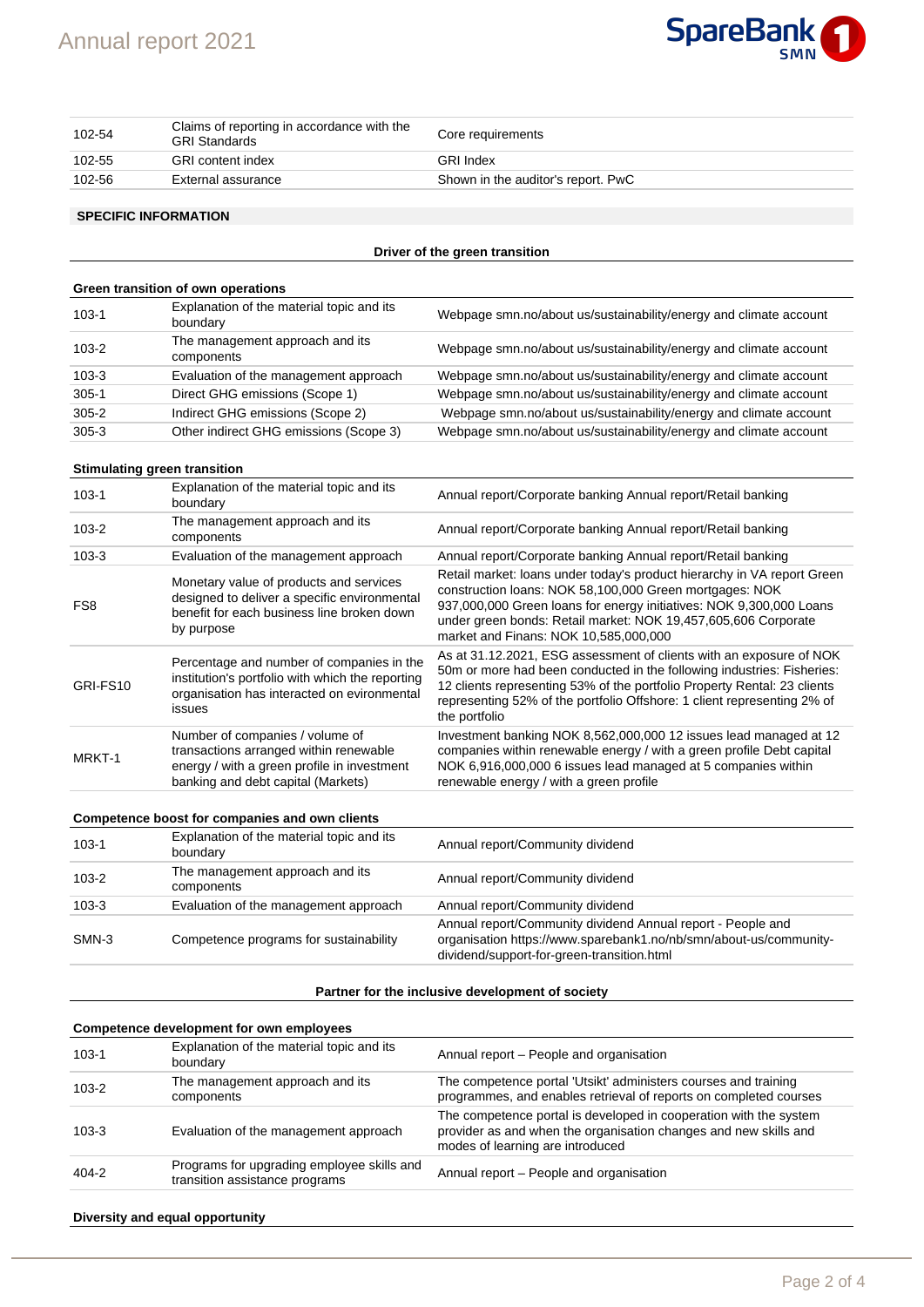# Annual report 2021



| $103 - 1$ | Explanation of the material topic and its<br>boundary       | Annual report - People and organisation |
|-----------|-------------------------------------------------------------|-----------------------------------------|
| $103 - 2$ | The management approach and its<br>components               | Annual report - People and organisation |
| $103 - 3$ | Evaluation of the management approach                       | Annual report - People and organisation |
| $405 - 1$ | Diversity of governance bodies and<br>employees             | Annual report - People and organisation |
| $405 - 2$ | Ratio of basic salary and remuneration of<br>women to men   | Annual report - People and organisation |
| 406-1     | Incidents of discrimination and corrective<br>actions taken | Annual report - People and organisation |

# **Strengthening social rights in products and services**

| $103 - 1$   | Explanation of the material topic and its<br>Boundary                                                                                                | Annual report/Responsible credit practices - Corporate Banking                                                                                 |
|-------------|------------------------------------------------------------------------------------------------------------------------------------------------------|------------------------------------------------------------------------------------------------------------------------------------------------|
| $103 - 2$   | The management approach and its<br>components                                                                                                        | Annual report/Responsible credit practices - Corporate Banking                                                                                 |
| $103 - 3$   | Evaluation of the management approach                                                                                                                | Annual report/Responsible credit practices - Corporate Banking                                                                                 |
| <b>FS10</b> | Percentage and number of companies held<br>in the institution's portfolio with which the<br>reporting organisation as interacted on social<br>issues | 38 clients (40 cases). 100% of clients with approved construction loans<br>above NOK 10m. Additional to this are clients listed under GRI-FS10 |

# **Stimulating innovation and sustainable economic growth**

| $103 - 1$   | Explanation of the material topic and its<br>boundary                                                                                        | Annual report/Responsible credit practices - Retail Banking                                                                                                                                                                                                                                                                                                                                                                                                                                                                                                                                                    |
|-------------|----------------------------------------------------------------------------------------------------------------------------------------------|----------------------------------------------------------------------------------------------------------------------------------------------------------------------------------------------------------------------------------------------------------------------------------------------------------------------------------------------------------------------------------------------------------------------------------------------------------------------------------------------------------------------------------------------------------------------------------------------------------------|
| $103 - 2$   | The management approach and its<br>components                                                                                                | An overall corporate governance model has been established. A new<br>sustainability strategy has been drawn up and significant improvements<br>made in the document structure both for the group as a whole and for<br>the Retail Banking Division. Sustainability is incorporated as an overall<br>theme of RB credit policy. RB has a sustainability document in place,<br>the same is true for agriculture and for sustainability in investments. In<br>autumn 2021 the first measurement was conducted of greenhouse gas<br>emissions from the loan portfolio of RB and agriculture.                       |
| $103 - 3$   | Evaluation of the management approach                                                                                                        | Methodology and classification standards relevant to our economic<br>activities will be put into use as and when enacted in Norwegian<br>legislation. Our internal control system will be developed to assure<br>quality and compliance. Energy labelling of objects via Eiendomsverdi<br>was established in 2021. Measurement of greenhouse gas emissions<br>from the loan portfolio lays the basis for measures to be put in place.<br>Credit procedures are evaluated and adapted in line with new<br>requirements and strengthened due diligence checks on the sources of<br>funds in the lending context. |
| FS7         | Monetary value of products and services<br>designed to deliver a specific social benefit<br>for each business line broken down by<br>purpose | First-home mortgages: NOK 18,400,000,000 Safe and secure house<br>purchase: NOK 2,000,000,000                                                                                                                                                                                                                                                                                                                                                                                                                                                                                                                  |
| <b>FS14</b> | Measures to improve access to financial<br>services for particularly vulnerable groups                                                       | Co-financing (emergency financial assistance and refinancing - a new<br>product). Volume NOK 80,000,000                                                                                                                                                                                                                                                                                                                                                                                                                                                                                                        |
| SMN-1       | Digital measures to improve efficiency and<br>sustainable development of products and<br>services                                            | 95% of all loan applications at SMN are digital. This provides an annual<br>saving of NOK 9m. 70% of all property settlements are digital. A 60%<br>increase from the previous year. This provides an annual saving of NOK<br>5m.                                                                                                                                                                                                                                                                                                                                                                              |
| MRKT-2      | Number of companies / volume of<br>transactions arranged within technology in<br>investment banking and debt capital                         | Investment banking NOK 26,105,000,000. 17 issues lead-managed at<br>14 companies within technology                                                                                                                                                                                                                                                                                                                                                                                                                                                                                                             |

# **Guide for responsible business culture**

| <b>Ethical standards</b> |                                                       |                                         |
|--------------------------|-------------------------------------------------------|-----------------------------------------|
| $103 - 1$                | Explanation of the material topic and its<br>boundary | Annual report - People and organisation |
| $103 - 2$                | The management approach and its<br>components         | Annual report - People and organisation |
| $103 - 3$                | Evaluation of the management approach                 | Annual report - People and organisation |